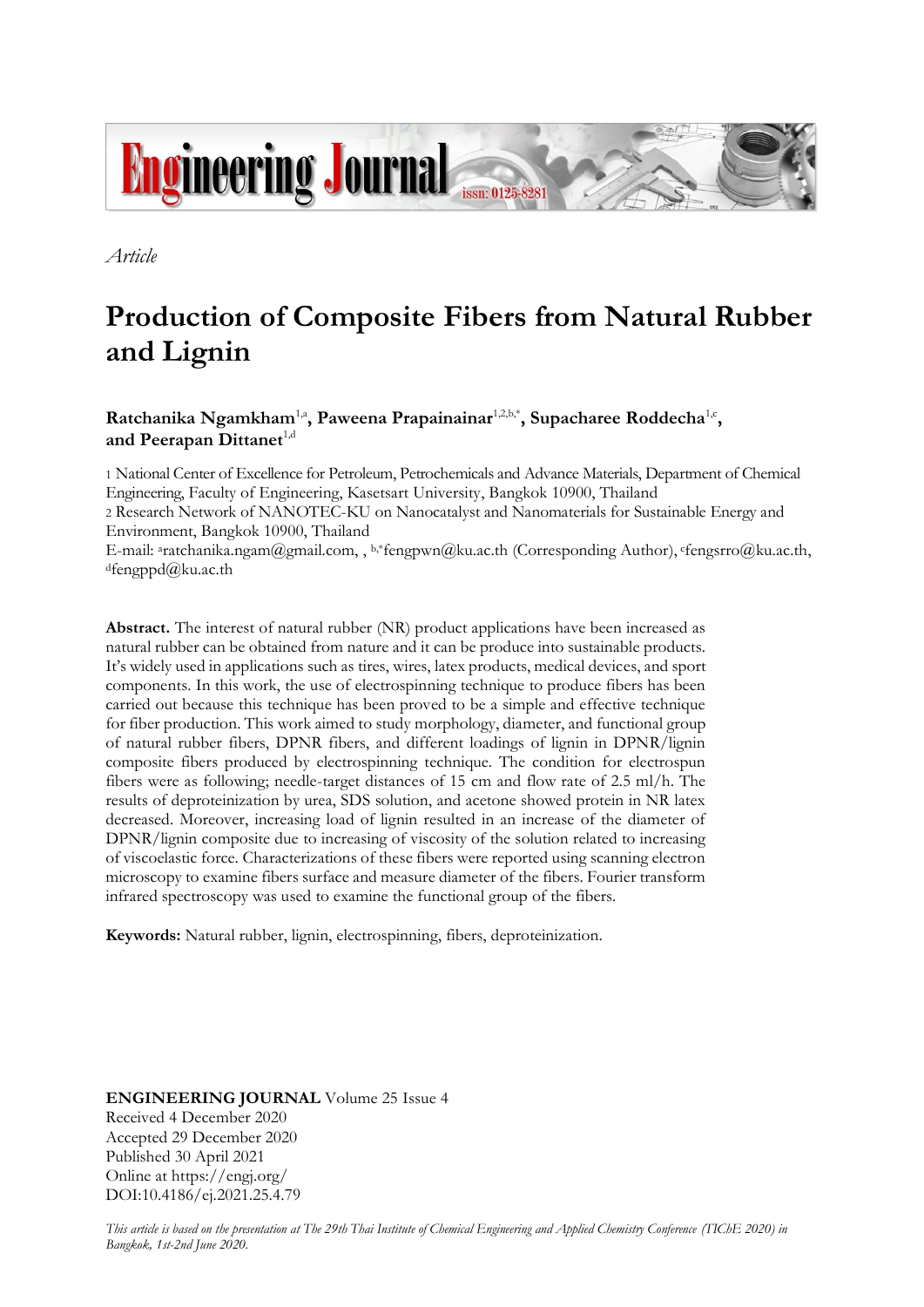# **1. Introduction**

Natural rubber (NR) latex is a product from Hevea brasiliensis. In 1876, the seeds of Hevea brasiliensis brought from Brazil were planted in tropical Asia [1]. In present, south east asia (SEA) countries are major plantation and production of NR. The most cultivated countries in SEA are Thailand, Indonesia, Malaysia, and Vietnam [2]. Aye Aye Khin et al., (2019) studies price of NR in world market. The study showed that increasing the production in these countries such as China, India, Indonesia, Malaysia, Sri Lanka, and Thailand have the negative effect of NR on NR price [1]. From above, the production of NR in Thailand led to an increase of quantity of NR and the price of NR in the world market was decreased.

NR is natural polymer and sustainable soft material [3]. It composes of very long molecules of cis-1,4 polyisoprene. Fresh NR latex consists of 94% rubber hydrocarbon and 6% non-rubber components [4]. NR has many good properties such as tear resistance, fatigue resistance, high resilience, excellent dynamic properties [5] and high elasticity due to entropy [3]. The application for the manufacture of NR products including tires, wires, footwear, medical devices, and sport components [6].

Deproteinization of NR can be done by removal protein from NR latex which contains of proteins rubber and non-rubber in the component [7]. Removal protein is important because some protein in natural rubber latex can induce type I allergy with immunoglobulin E when product from natural rubber latex attach with skin of human [8]. The application of deproteinization NR are such as medical materials.

Lignin is second of the most abundant natural polymers, after cellulose. The major industries of lignin production are paper and pulp industries. These industries generated 50 million tons lignin per year [9]. Lignin is an important component of plants. Lignin in softwood contains about 18-25 wt% and hardwood contains about 27-33 wt%. Lignin is a natural polyphenol which is formed from monolignols in plants. The monolignols forming the repeat units of lignin includes para-coumaryl alcohol (H-type), coniferyl alcohol (G-type), and sinapyl alcohol (S-type) [10]. Lignin has many properties such as antioxidant, UV-absorption, anti-fungal, and antibiotic activity [11].

Electrospinning is a technique to produce fibers from organic and inorganic polymer [12]. This method produces fibers with diameters range from micrometers to as low as tens of nanometers [13] by controlling the properties of polymer solutions and the processing parameters [14]. In the process of electrospinning technique, the first droplet of polymer solution can be held at the needle tip by surface tension. When the applied voltage is increased, the interactions of the electrical charges in the polymer solution with the external electric field leads to the droplet deforming into a Taylor cone.

When electrostatic forces overcome the surface tension force, an electrically charged jet erupts. the jet leaves the tip of the high voltage needle to the collector that is grounded [15]. The application of fibers from electrospinning technique such as fiber mats in biomedical industry, flexible scaffolds for cell growth and tissue engineering, and implantable membranes with controlled drug delivery capability [14].

The goal of our study includes functional group, morphology, and diameter of NR fiber, DPNR fiber, and DPNR/lignin (2, 5, and 10 wt%) composite fibers produced by electrospinning technique. The condition for electrospun fibers were as following; needle-target distances of 15 cm and flow rate of 2.5 ml/h. Characterizations included protein content in natural rubber latex, functional group by Fourier Transform Infrared Spectroscopy (FTIR) and morphology by Scanning Electron Microscope (SEM).

# **2. Materials and Methods**

# **2.1. Materials**

NR latex supplied from National Metal and Materials Technology Center. Acetone CH<sub>3</sub>COCH<sub>3</sub> 99.5% purity was purchased ACI Labscan**.** Lignin was purchased from SIGMA-ALDRICH Co., USA. Sodium dodecyl sulfate CH3(CH2)11OSO3Na (SDS) was purchased from KEMAUS, Australia**.** Urea NH2CONH2) was purchased from KEMAUS, Australia. Chloroform CHCl<sup>3</sup> 99.8% purity from Cambridge Isotope Laboratories**.**

## **2.2. Preparation of Deproteinized Natural Rubber (DPNR)**

NR latex (supplied from National Metal and Materials Technology Center) consisted of dry rubber 60% w/w (ammonia 0.7% Lauric acid, Tetramethyl Thiuram Disulfide and Zinc Oxide). It was incubated with 0.1 wt% urea (KEMAUS), 1.0 wt% Sodium dodecyl sulfate solution (SDS, KEMAUS) and acetone  $(C_3H_6O, 99.5\% =$ 0.79 g/cm<sup>3</sup> , purity from ACI Labscan) at room temperature. It was followed by centrifugation at 8000 rpm. After that, the cream fraction was separated. Then, the cream fraction was washed twice with  $0.5$  and  $0.1$  wt% SDS solution and acetone, respectively.

## **2.3. Preparation of NR fibers, DPNR fibers, and DPNR/Lignin Composite Fibers by Electrospinning**

NR latex was poured into a petri dish. After that, acetone (C<sub>3</sub>H<sub>6</sub>O, 99.5%, = 0.79 g/cm<sup>3</sup>, purity from ACI Labscan) was poured into cover natural rubber latex in petri dish and dried in oven at 65 °C to remove solvent. Preparation of dry rubber form DPNR was the same method as that of dry rubber from NR. Then, dry rubber (from NR or DPNR) was dissolved in 2% w/w chloroform (CHCl3, 99.8%, Cambridge Isotope Vaboratories) and magnetic stirred for three days. The solution was sonicated for ten mins using an ultrasonic to remove trap air bubbles.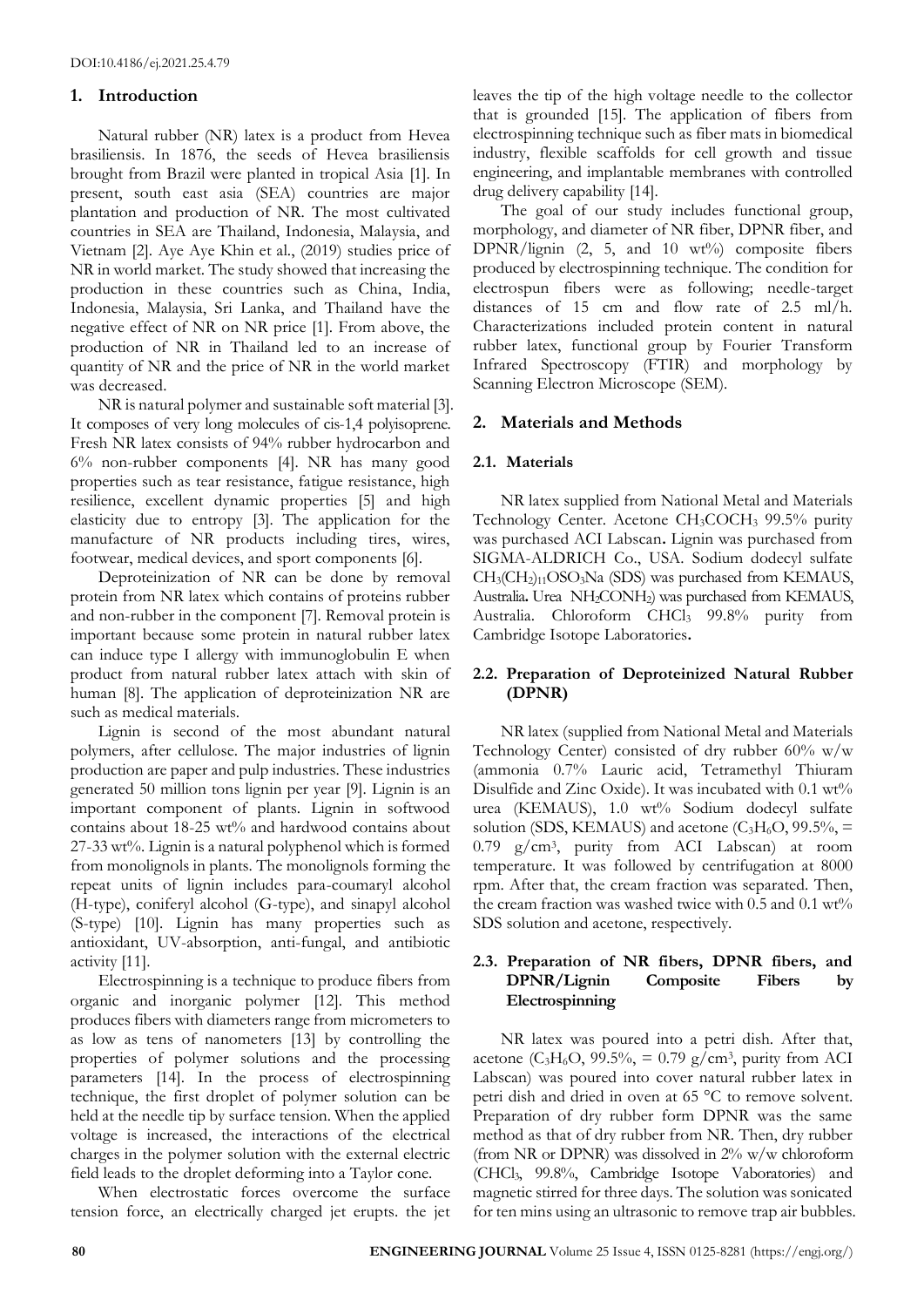The spinning solution was transferred into a plastic syringe having 15.9 cm needle diameter, equipped with a 20 G needle, and voltage at 20 kV. Electrospun in air at room temperature in the following conditions: feed rate of 2.5 ml/h, needle-target distances of 15 cm for fixed targets, voltage of 20 kV, and load of lignin at 2, 5, and 10 wt%. The fibers were collected in an aluminum sheet. DPNR dry rubber mixing with lignin was dissolved in chloroform and stirred at room temperature for three days. The conditions of the electrospun fibre was the same as that of NR fibers and DPNR fibers

#### **2.4. Characterization Methods**

Fourier Transform Infrared Spectroscopy (FTIR; Bruker TENSOR2, Attenuated Total Reflectance (ATR) mode) at wavenumber at 500-4,000 cm-1 by scanning five times in a resolution of 4 cm−<sup>1</sup> to investigate functional group of the NR fibers, DPNR fibers, and DPNR/lignin fibers in different loading was carried out.

Scanning Electron microscope (SEM; Quanta 450, FEI) was used to study the morphology of the fibers. The average fiber size was determined from SEM micrographs using Image J software.

Protein content was reported in water-extractable protein content base on modified Lowry method, using phosphate buffer saline about 40 grams as extractant. Water extractable protein content was median value from three test pieces per sample.

Thermogravimetric analysis allowed to characterize the thermal stability of the samples. The measurements were carried out with the use of a NETZSCH TG 209F3 analyzer. The samples were analyzed under nitrogen atmosphere. The temperature used ranged from 35 to 600 °C at a heating rate of 20 °C/min.

#### **3. Results and Discussion**

#### **3.1. Deproteinization of Natural Rubber Latex**

Protein content in NR latex and DPNR latex shown in Table 1. Protein content was reported by waterextractable protein content value.

Table 1. Water-extractable protein content of NR latex and DPNR latex.

| Sample            | Water-extractable protein content<br>(micrograms per grams) |
|-------------------|-------------------------------------------------------------|
| NR latex          | 80.87                                                       |
| <b>DPNR</b> latex | 10.31                                                       |

Water-extractable protein content of DPNR latex was lower than that of NR latex because DPNR latex was purified by urea, SDS solution, and acetone while NR latex had not been purify. Because urea and polar organic solvents can change the structure of the proteins and interact with the lipids, the removal of proteins from natural rubber by urea was the removal of proteins in NR that attached on the surface of particles with physical interaction [16]. Moreover, SDS solution reduced attractive forces of hydrophobic parts between proteins and rubber on the surface of the particles. Moreover, the centrifugation also help removing protein dispersed in water in NR latex solution [17].

## **3.2. Chemical Structures by Fourier Transform Infrared Spectroscopy (FTIR)**

The chemical structures of NR fibers, DPNR fibers, and DPNR with lignin fibers in different loading were studied by FTIR spectra in the wavenumber range of 500– 4000 cm−<sup>1</sup> as shown in Fig. 1 (a). The wide peak presented in the wavenumber range of 3570–3170 cm−<sup>1</sup> related to the hydroxyl groups (OH) of lignin [9]. The peaks at 3280 cm-1 related to the peptide groups such as the proteins [18]. The peaks at 2960, 1450, and 1377 cm<sup>-1</sup> belonged to the methylene groups  $(-CH<sub>2</sub>)$  of NR [9]. The peaks at 2922 cm-1 and 2850 cm-1 related to stretching vibration of C-H in methyl and methylene of NR and lignin [19]. The peak at 1030 cm−<sup>1</sup> was deformation vibrations of –C–O methoxyl groups of lignin [14]. The peak at 830 cm−<sup>1</sup> related to the stretching of the C-H bond in NR and lignin [7].

FTIR spectrum peaks at 2960, 1445, and 1377 cm<sup>-1</sup> were still appeared in NR fibers, DPNR fibers, and DPNR/lignin composite fibers. Figure 1 (b) showed that the absorbance of the peak at  $1030 \text{ cm}^{-1}$  increased when increasing lignin in the composite fibers. FTIR spectrum of NR fibers had a peak at 3280 cm-1 . After deproteinization of NR, the peak at 3320 cm-1 appeared to replace the peak at 3280 cm-1 as the peak at 3320 cm-1 was the spectrum of urea-treated NR [18] as shown in Fig. 1 (c). FTIR spectrum for DPNR/lignin composite showed the peak at 3570–3170 cm−<sup>1</sup> because lignin has hydroxyl group (OH) as shown in Fig. 1 (d).

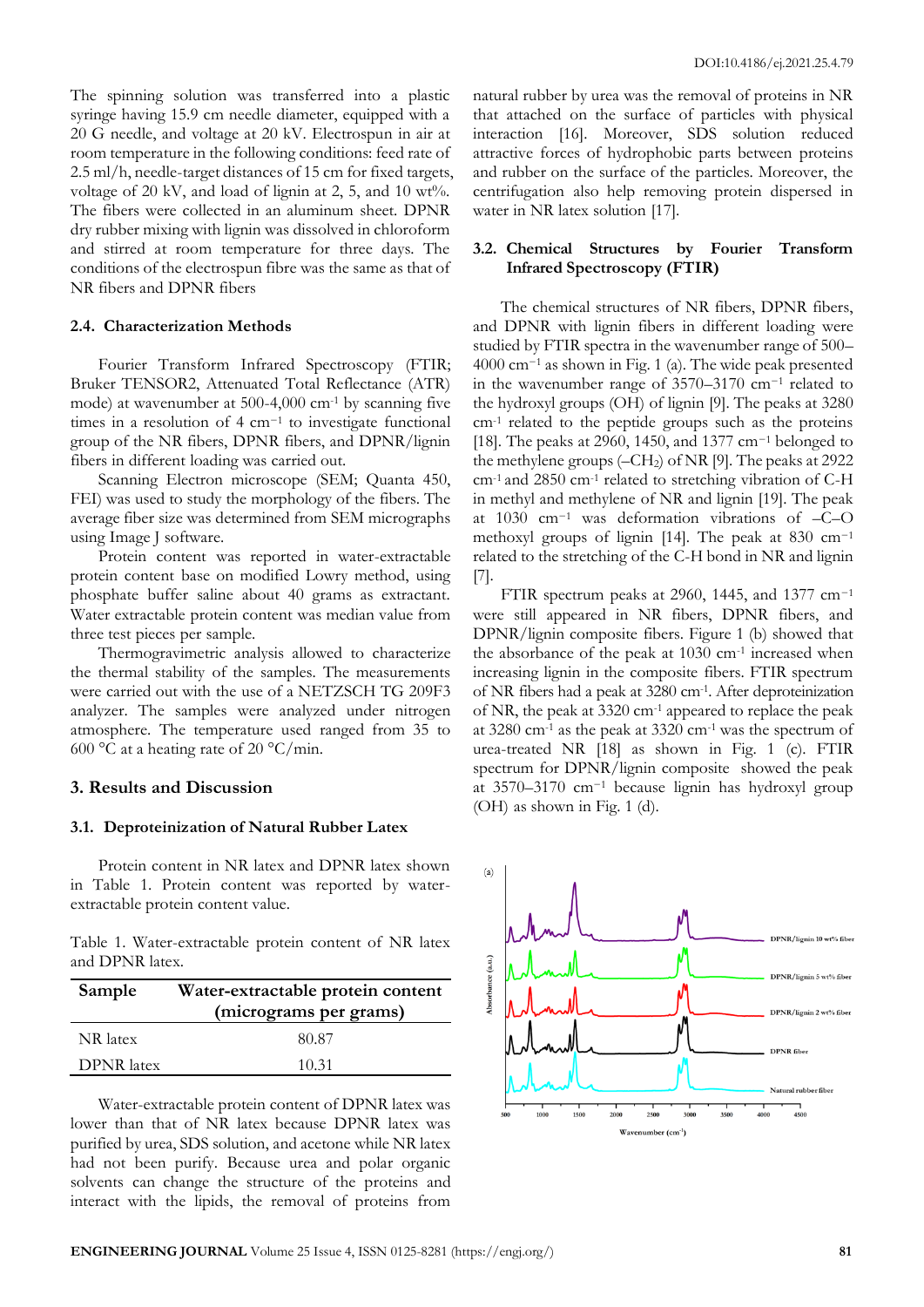



Fig. 1. FTIR spectra of (a) the wavenumbers ranging from 4000 to 500 cm<sup>-1</sup>, (b) the wavenumbers ranging from 1800 to 900 cm−<sup>1</sup> , (c) the wavenumbers ranging from 3500 to 3100 cm−<sup>1</sup> , (e) the wavenumbers ranging from 4000 to 2500 cm−<sup>1</sup> .

# **3.3. Morphology by Scanning Electron Microscope (SEM)**

The average diameter of NR fibers, DPNR fibers and DPNR/lignin fibers with different amounts of lignin measured by image j software are shown in Table 2. The morphology of NR fibers, DPNR fibers, and DPNR/lignin

fibers with different amounts of lignin are shown in Fig. 2 and 3.

Table 2. Average diameters of NR fibers, DPNR fibers, and DPNR/lignin fibers.

| Sample                      | Average<br>diameter (um) | SD    |
|-----------------------------|--------------------------|-------|
| NR fibers                   | 4.790                    | 0.301 |
| DPNR fibers<br>$DPNR/2$ wt% | 4.752                    | 0.617 |
| fibers<br>DPNR/5 wt $\%$    | 4.741                    | 0.799 |
| fibers<br>$DPNR/10$ wt%     | 4.887                    | 0.693 |
| fibers                      | 5.026                    | 0.776 |



Fig. 2. SEM micrographs of (a) NR fibers, (b) DPNR fibers, (c) DPNR/2 wt% fibers, (d) DPNR/5 wt% fibers, (e) DPNR/10 wt% fibers at 1,000 magnification.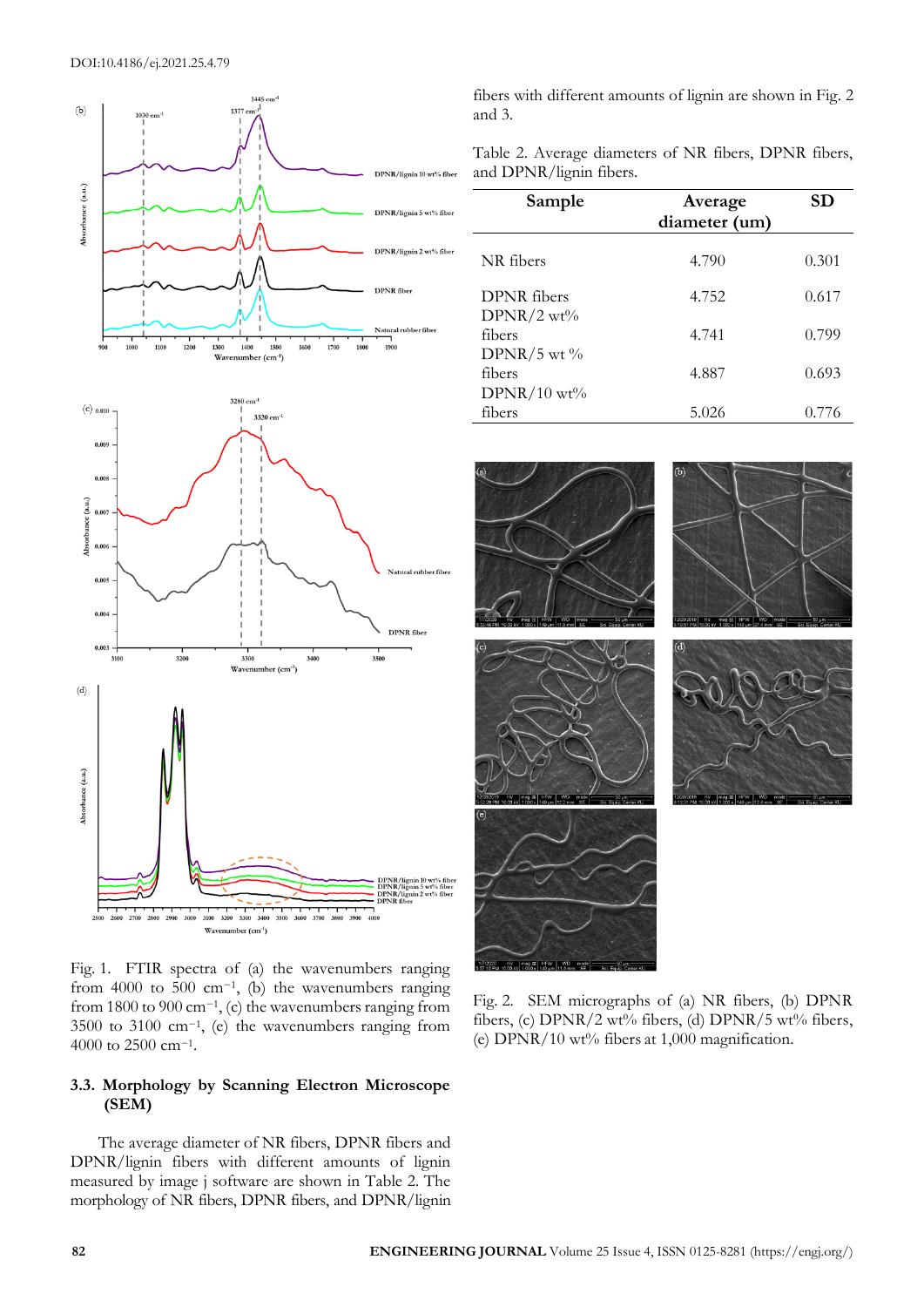

Fig. 3. SEM micrographs of (a) NR fibers, (b) DPNR fibers, (c)  $DPNR/2$  wt% fibers, (d)  $DPNR/5$  wt% fibers, (e) DPNR/10 wt% fibers at 5,000 magnification.

The morphology of fibers was uniform and bead-free for NR fibers, DPNR fibers and DPNR/lignin fibers (2, 5, and 10 wt%) as shown in Fig 2 (a)-(e) and Fig 3 (a)-(e). When adding lignin to the DPNR solution, the viscosity of solution was increased. The composite fibers formed were uniformed without beads due to high viscosity of latex solution. Very low viscosity was not enough to maintain the elongation of the liquid jet. In that case, the thin jet of solution exits the nozzle immediately and shrunk into droplets [20]. The result has the same trend as the fibers from Christian Harito et al., 2016 [21]. The results of adding fillers in the electrospun fibers increased the size diameter of the fibers. The diameter of fibers was increased as the lignin content was increased as shown in Table 1. DPNR/2 wt% lignin fibers have the smallest diameter, followed by DPNR/5 wt% lignin while DPNR/10 wt% lignin fibers have the largest diameter. It was also found that NR and DPNR fibers have similar diameters. This was due to the relationships between viscosity and concentration [22]. Due to the increase in viscosity of high concentration solutions created high viscoelastic forces that withstand the axial stretching during whipping, larger fibers diameter were obtained [23]. The result has the same trend as those in Christopher Drew et al., (2006) [24] and Siqi Huan et al., (2015) [20]

#### **3.4. Thermal Properties**

Thermal degradation of NR fibers, DPNR fibers and DPNR/lignin fibers with different amounts of lignin are shown in Table 3.

Table 3. Thermal degradation of NR fibers, DPNR fibers and DPNR/lignin fibers with different amounts of lignin. where  $T_{5\%}$  is a temperature of 5% weight loss.

| Sample                      | Thermal degradation $T_{5\%}$ |
|-----------------------------|-------------------------------|
| NR fibers                   | 320.3                         |
| DPNR fibers<br>$DPNR/2$ wt% | 345.7                         |
| fibers<br>DPNR/5 wt $\%$    | 341.3                         |
| fibers                      | 338.3                         |
| $DPNR/10$ wt%<br>fibers     | 336.1                         |
| Commercial lignin           | 294.4                         |

The degradation of NR fibers occured at the decomposition temperature  $(T_d)$  at 5% weight loss of 320.3 °C. However, DPNR fibers showed a higher decomposition temperature of 345.7°C because when protein was removed, the spaces between the rubber molecules became more closely. Thus, DPNR behaved a better heat resistance than NR [25]. When the amount of lignin increased, the decomposition temperature decreased because decomposition temperature of lignin was at 294.4 °C [26]. Lignin influence on decomposition temperature of composite fibers.

## **4. Conclusions**

Deproteinization of NR from NR latex by urea, SDS solution, and acetone showed that water-extractable protein content of DPNR latex was lower than that of NR latex. The peak at 3280 cm-1 was disappeared while the peak at 3320 cm-1 was appeared due to the peak at 3320 cm-1 was the spectrum of urea-treated NR. It was found that fibers from electrospinning technique was uniform and bead-free for NR fibers, DPNR fibers, and DPNR/lignin fibers (2, 5, and 10 wt%). The fibers was uniformed without beads because the viscosity of the solution wasn't too low. It was also found that the diameter of fibers decreased when viscosity was decreased. Moreover, the decomposition temperature of DPNR/lignin fibers decreased when load of lignin increased.

## **Acknowledgement**

The authors acknowledge the Faculty of Engineering, the National Center of Excellence for Petroleum, Petrochemicals,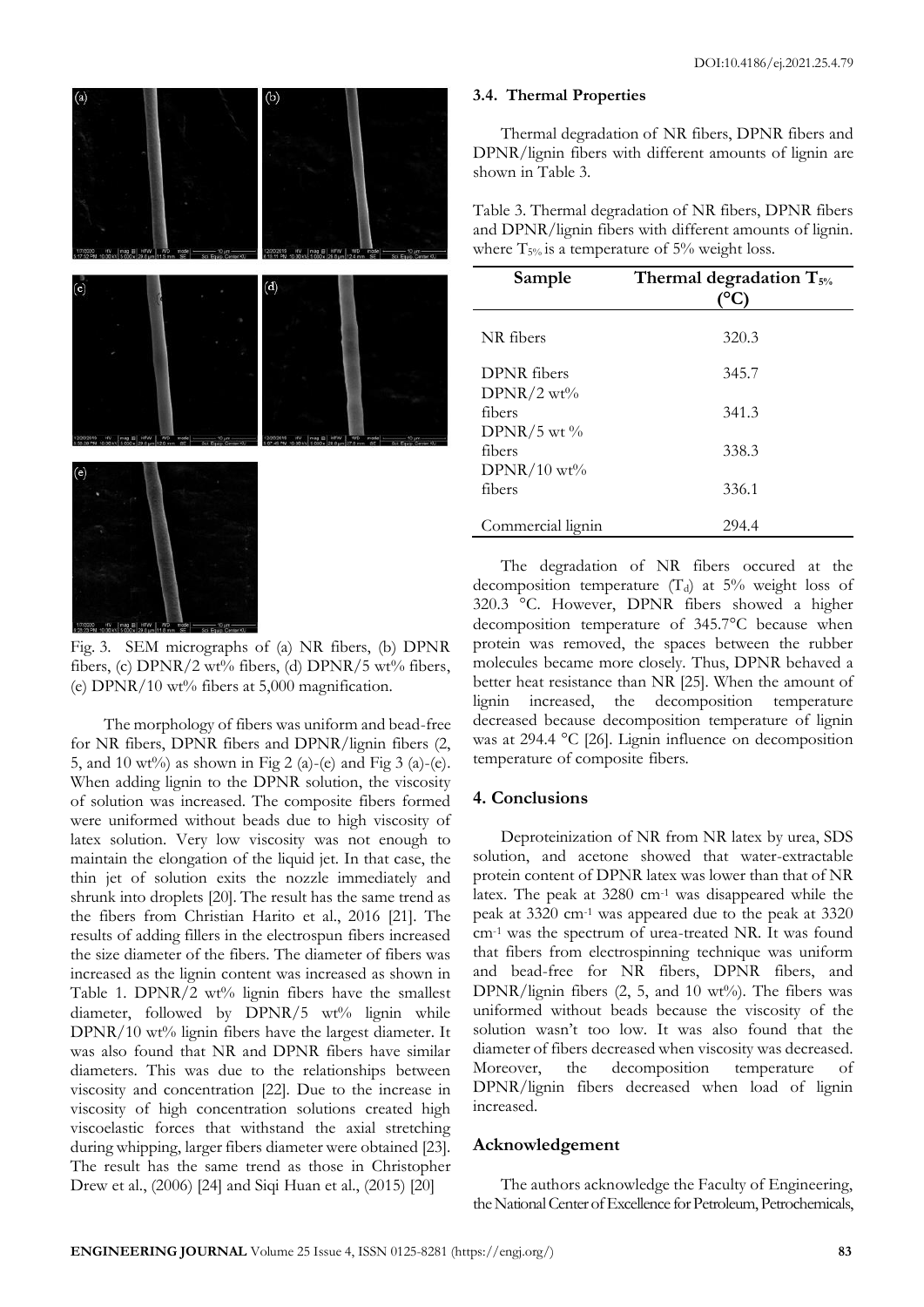and Advanced Materials Department of Chemical Engineering, Faculty of Engineering, Kasetsart University and Research Network of NANOTEC-KU on Nanocatalyst and Nanomaterials for Sustainable Energy and Environment.

# **References**

- [1] A. A. Khin, R. L. L. Bin, O. C. Keong, F. W. Yie, and N. J. Liang, "Critical factors of the natural rubber price instability in the world market," *Humanities & Social Sciences Reviews*, vol. 7, no. 1, pp. 199-208, Jan. 2019.
- [2] Y. C. Fong, A. A. Khin, and C. S. Lim, "Determinants of natural rubber price instability for 4 major producing countries," in *National Seminar on Digitalization, Sustainability & Globalization, UPM 2019*, Malaysia, 2019, pp. 1-6.
- [3] Y. Ikeda, T. Phakkeeree, P. Junkong, H. Yokohama, P. Phinyocheep, R. Kitanod, and A. Katod, "Reinforcing biofiller "Lignin" for high performance green natural rubber nanocomposites," *RSC Adv*., vol. 7, pp. 5222-5231, Jan. 2017.
- [4] Y. Wei, H. Zhang, L. Wu, L. Jin, and S. Liao, "A review on characterization of molecular structure of natural rubber," *MOJ Poly Sci.*, vol. 1, no. 6, pp. 197- 199, Dec. 2017.
- [5] P. Tanasi, M. Hernández Santana, J. Carretero-González, R. Verdejo, and M. A. López-Manchado, "Thermo-reversible crosslinked natural rubber: A Diels-Alder route for reuse and self-healing properties in elastomers," *Polymer*, vol. 175, pp. 25- 24, Jun. 2019.
- [6] I. Cacciotti, J. N. House, C. Mazzuca, M. Valentini, F. Madau, A. Palleschi, P. Straffi, and F. Nanni, "Neat and GNPs loaded natural rubber fibers by electrospinning: Manufacturing and characterization," *Materials and Design*, vol. 88, pp. 1109-1118, Sep. 2015.
- [7] J. Sansatsadeekul, J. Sakdapipanich, and P. Rojruthai, "Characterization of associated proteins and phospholipids in natural rubber latex," *J Biosci Bioeng*, vol. 111, no. 6, pp. 628-634, Feb. 2011.
- [8] Y. von der Gathen, I. Sander, A. Flagge, T. Brüning, and M. Raulf-Heimsoth, "Quantification of protein and latex allergen content of various natural rubber latex products," *Allergologie Select*, vol. 1, no. 2, pp. 109-119, Nov. 2011.
- [9] J. Datta and P. Parcheta, "A comparative study on selective properties of Kraft lignin–natural rubber composites containing different plasticizers," *Iran Polym J*, vol. 26, pp. 453-466, May 2017.
- [10] D. Kun and B. Pukánszky, "Polymer/lignin blends: Interactions, properties, applications," *European Polymer Journal*, vol. 93, pp. 618-641, Aug. 2017.
- [11] C. G. Boeriu, D. Bravo, R. J. A. Gosselink, and J. E. G. van Dam, "Characterisation of structuredependent functional properties of lignin with infrared spectroscopy," *Industrial Crops and Products*, vol. 20, pp. 205-218, Sep. 2004.
- [12] S.-S. Choi, J.-P. Hong, Y. S. Seo, S. M. Chung, and C. Nah, "Fabrication and characterization of electrospun polybutadiene fibers crosslinked by UV irradiation," *Applied Polymer Science*, vol. 101, pp. 2333-2337, May 2006.
- [13] L. Mascia, R. Su, J. Clark, Y. Lou, and E. Mele, "Fibres from blends of epoxidized natural rubber and polylactic acid by the electrospinning process: Compatibilization and surface texture," *European Polymer Journal*, vol. 87, pp. 241-254, Feb. 2017.
- [14] G. T. Lim, J. E. Puskas, D. H. Reneker, A. Jakli, and W. E. Horton, Jr., "Highly hydrophobic electrospun fiber mats from polyisobutylene-based thermoplastic elastomers," *Biomacromolecules*, vol. 12, no. 5, pp. 1795-1799, Mar. 2011.
- [15] S. Bian, S. Jayaram, and E. A. Cherney, "Electrospinning as a new method of preparing nanofilled silicone rubber composites," *IEEE Transactions on Dielectrics and Electrical Insulation*, vol. 19, no. 3, pp. 777-785, Jun. 2012.
- [16] O. Chaikumpollert, Y. Yamamoto, K. Suchiva, and S. Kawahara, "Protein-free natural rubber," *Colloid Polym Sci*, vol. 290, no. 2, pp. 331-338, Nov. 2012.
- [17] A. Yooyanyong, D. Danwanichakul, and P. Danwanichakul, "The effect of remaining SDS on protein release in later leaching steps of deproteinized natural rubber," *KKU Engineering Journal*, vol. 43, no. 1, pp. 95-103, Sep. 2016.
- [18] S. Kawahara, W. Klinklai, H. Kuroda, and Y. Isono, "Removal of proteins from natural rubber with urea," *Polym. Adv. Technol*, vol. 15, pp. 181-184, Aug. 2004.
- [19] C. Jiang, J. Bo, X. Xiao, S. Zhang, Z. Wang, G. Yan, Y. Wu, C. Wong, and H. He, "Converting waste lignin into nano-biochar as a renewable substitute of carbon black for reinforcing styrene-butadiene rubber," *Waste Management*, vol. 102, pp. 732-742, Feb. 2020.
- [20] S. Huan, G. Liu, G. Han, W. Cheng, Z. Fu, Q. Wu, and Q. Wang, "Effect of experimental parameters on morphological, mechanical and hydrophobic properties of electrospun polystyrene fibers," *Materials*, vol. 8, pp. 2718-2734, May 2015.
- [21] C. Harito, R. Porras, D. V. Bavykin, and F. C. Walsh, "Electrospinning of in situ and ex situ synthesized polyimide composites reinforced by titanate nanotubes," *J. APPL. POLYM. SCI.*, vol. 134, no. 13, pp. 1-9, Nov. 2016.
- [22] P. Gupta, C. Elkins, T. E. Long, and G. L. Wilkesa, "Electrospinning of linear homopolymers of poly(methyl methacrylate): Exploring relationships between fiber formation, viscosity, molecular weight and concentration in a good solvent," *Polymer*, vol. 46, no. 13, pp. 4799-4810, May 2005.
- [23] R. M. Nezarati, M. B. Eifert, and E. Cosgriff-Hernandez, "Effects of humidity and solution viscosity on electrospun fiber morphology," *Tissue Engineering Part C: Methods*, vol. 19, no. 10, pp 1-10, Apr. 2013.